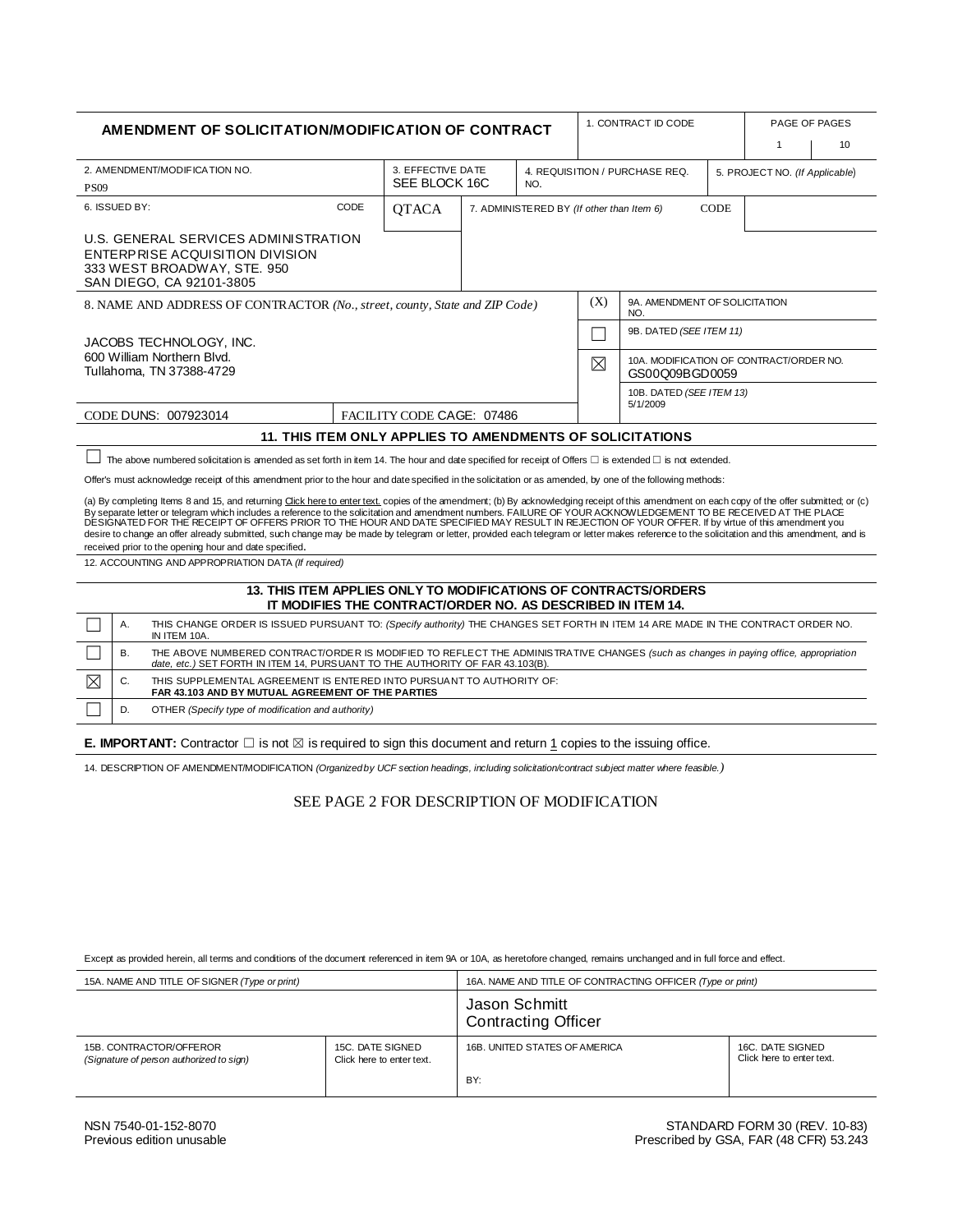#### SECTION SF 30 BLOCK 14 CONTINUATION PAGE

#### 1. REVISED Contract Section B.5 CONTRACT ACCESS FEE in its entirety as follows:

#### **B.5 CONTRACT ACCESS FEE**

GSA's operating costs are reimbursed through a Contract Access Fee (CAF) charged on orders placed against the Master Contract. The CAF is paid by the ordering agency, but remitted to GSA by the Contractor. GSA maintains the unilateral right to establish and change the CAF rate. GSA will provide reasonable notice prior to the Effective Date of any change to the CAF payment process.

The CAF rate, which is .75% at time of Master Contract Award, is applied to the total amount paid on each invoice.

Based on the established CAF rate, the Contractor shall include the CAF in each proposal. Effective May 1, 2016 for all new Orders, the Contractor shall include the CAF as a separate cost element on all proposals to the government, regardless of contract type. The CAF shall never to be treated as a negotiable element between the contractor and the ordering agency.

If a customer organization has negotiated a CAF rate based on a special written agreement and/or Memorandum of Agreement by the GWAC Program that is other than the established CAF rate, GSA will provide advance notification.

The total CAF collected per Order may be capped at a set amount to be determined by the Alliant GWAC Program Office. For more information on this cap, please see the Alliant website (http://www.gsa.gov/alliant).

The Contractor remits the CAF to GSA in accordance with Section G.9.5.

- 2. REVISED Contract Sections B.9 LABOR SUBJECT TO THE WAGE RATE REQUIREMENTS (CONSTRUCTION), C.3.4 ANCILLARY SUPPORT, and H.3 UNIQUE PROFESSIONAL SKILLS
	- Removed all references to Davis Bacon Act, and replaced with new title, "Wage Rate Requirements" (Construction)."
- 3. REVISED Contract Sections B.10 LABOR SUBJECT TO THE SERVICE CONTRACT LABOR STANDARDS, C.3.4 ANCILLARY SUPPORT, and H.3 UNIQUE PROFESSIONAL SKILLS
	- Removed all references to Service Contract Act, and replaced with new title, "Service Contract Labor" Standards."
- 4. REVISED Contract Section B.11 OUTSIDE THE CONTINENTAL UNITED STATES (OCONUS)
	- Updated the State Department Website

FROM: <http://www.state.gov/m/a/als/> TO: [http://aoprals.state.gov](http://aoprals.state.gov/)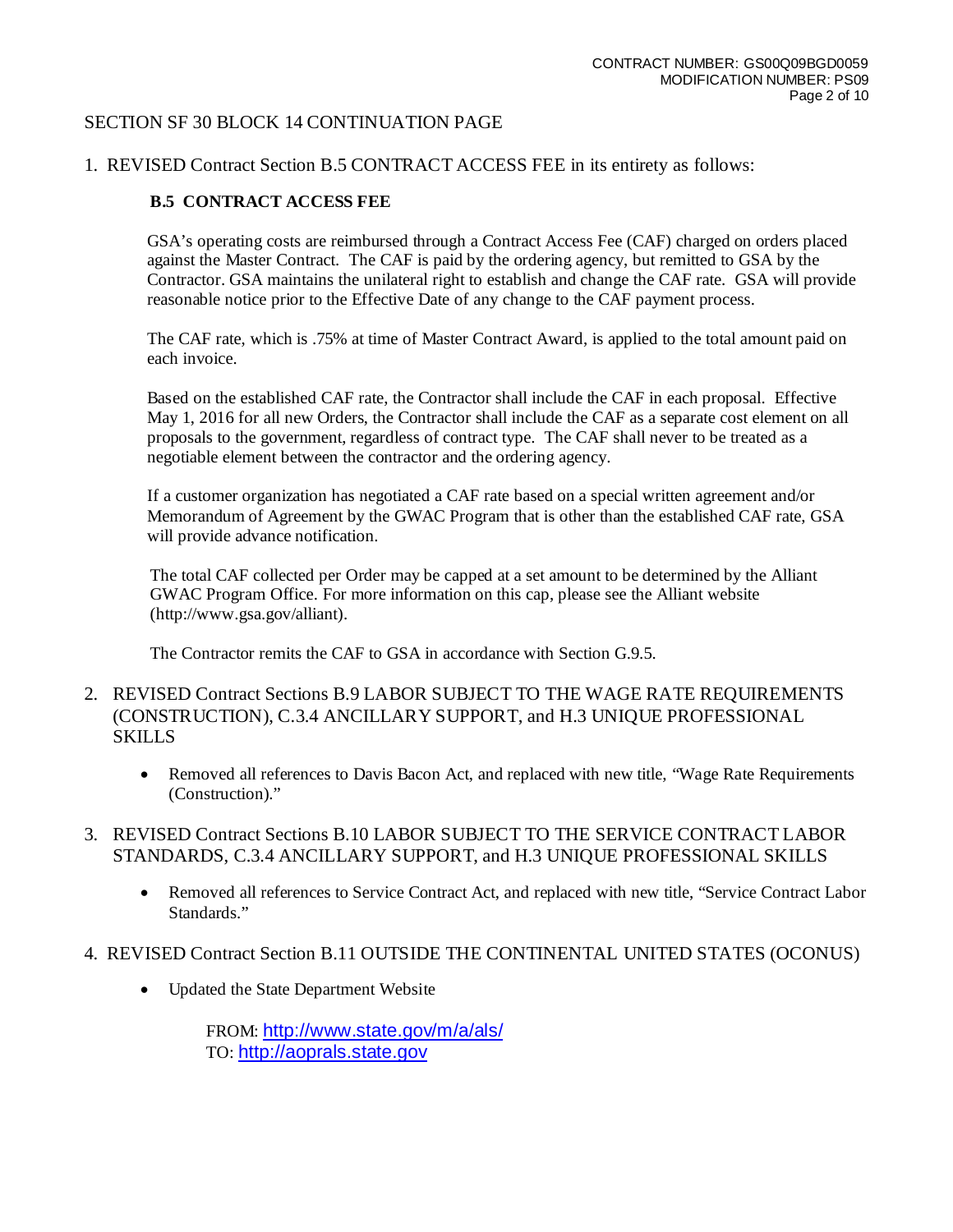5. REVISED Contract Section F.5 DELIVERABLES in its entirety as follows:

# **F.5 DELIVERABLES**

The following table contains deliverables required under the Basic Contract. Individual Orders will have additional deliverables specified in each Order. The Government does not waive its right to request deliverables under the Basic Contract, even if such requirements are not specifically listed in this table.

The following Calendar Quarters apply to G.9.5 CAF Remittance and G.9.7 Contract Administrative Reporting: Invoice Data and CAF Payment Data.

**Reporting Due Date**<br>April  $30^{\text{th}}$  $1<sup>st</sup>$  Quarter January  $1<sup>st</sup>$  – March  $31<sup>st</sup>$  April  $30<sup>th</sup>$  $2<sup>nd</sup>$  Quarter April  $1<sup>st</sup>$  – June 30<sup>th</sup> July 30<sup>th</sup>  $3<sup>rd</sup>$  Quarter July  $1<sup>st</sup>$  – September  $30<sup>th</sup>$  October  $30<sup>th</sup>$  $4<sup>th</sup>$  Quarter October 1<sup>st</sup> – December 31<sup>st</sup> January 30<sup>th</sup>

|                | <b>ID SECTION</b> | <b>DELIVERABLE</b>                                                                   | <b>FREQUENCY</b>                                                                                                                                                                                                                                                                                                                                                                                                                                                                | <b>DELIVER TO</b>                                                                                         |  |
|----------------|-------------------|--------------------------------------------------------------------------------------|---------------------------------------------------------------------------------------------------------------------------------------------------------------------------------------------------------------------------------------------------------------------------------------------------------------------------------------------------------------------------------------------------------------------------------------------------------------------------------|-----------------------------------------------------------------------------------------------------------|--|
|                |                   | <b>TITLE</b>                                                                         |                                                                                                                                                                                                                                                                                                                                                                                                                                                                                 |                                                                                                           |  |
| 1              | G.9.5             | <b>CAF Remittance</b>                                                                | Remit the CAF to GSA in U.S. dollars<br>within 30 calendar days after the end of<br>the reporting quarter.                                                                                                                                                                                                                                                                                                                                                                      | GSA via EFT or<br><b>Preferably Contract</b><br>Payment and Reporting<br>Module (CPRM) on-line<br>pay.gov |  |
| $\overline{2}$ | G.9.7             | Contract<br>Administrative<br>Reporting                                              | <b>Order/Modification Data</b> - Report all<br>orders/modifications within 30 calendar<br>days after the month the document was<br>signed by the Ordering Contracting<br>Officer (OCO);<br><b>Invoice Data</b> – Report invoice data from<br>each paid invoice within 30 calendar days<br>after the end of the reporting quarter;<br><b>CAF Payment Data</b> – Report each CAF<br>payment remitted to GSA within 30<br>calendar days after the end of the<br>reporting quarter. | <b>Contract Payment and</b><br><b>Reporting Module</b><br>(CPRM)                                          |  |
| 3              | G.9.8.1           | <b>Annual Order</b><br>Close-out Report                                              | Annually by May 30 <sup>th</sup> of each year.                                                                                                                                                                                                                                                                                                                                                                                                                                  | PCO via Alliant@gsa.gov                                                                                   |  |
| 4              | H.16              | <b>Cost Accounting</b><br>and Earned Value<br>Management<br><b>Systems Checklist</b> | Annually by May 30 <sup>th</sup> of each year.                                                                                                                                                                                                                                                                                                                                                                                                                                  | PCO via <b>Alliant@gsa.gov</b>                                                                            |  |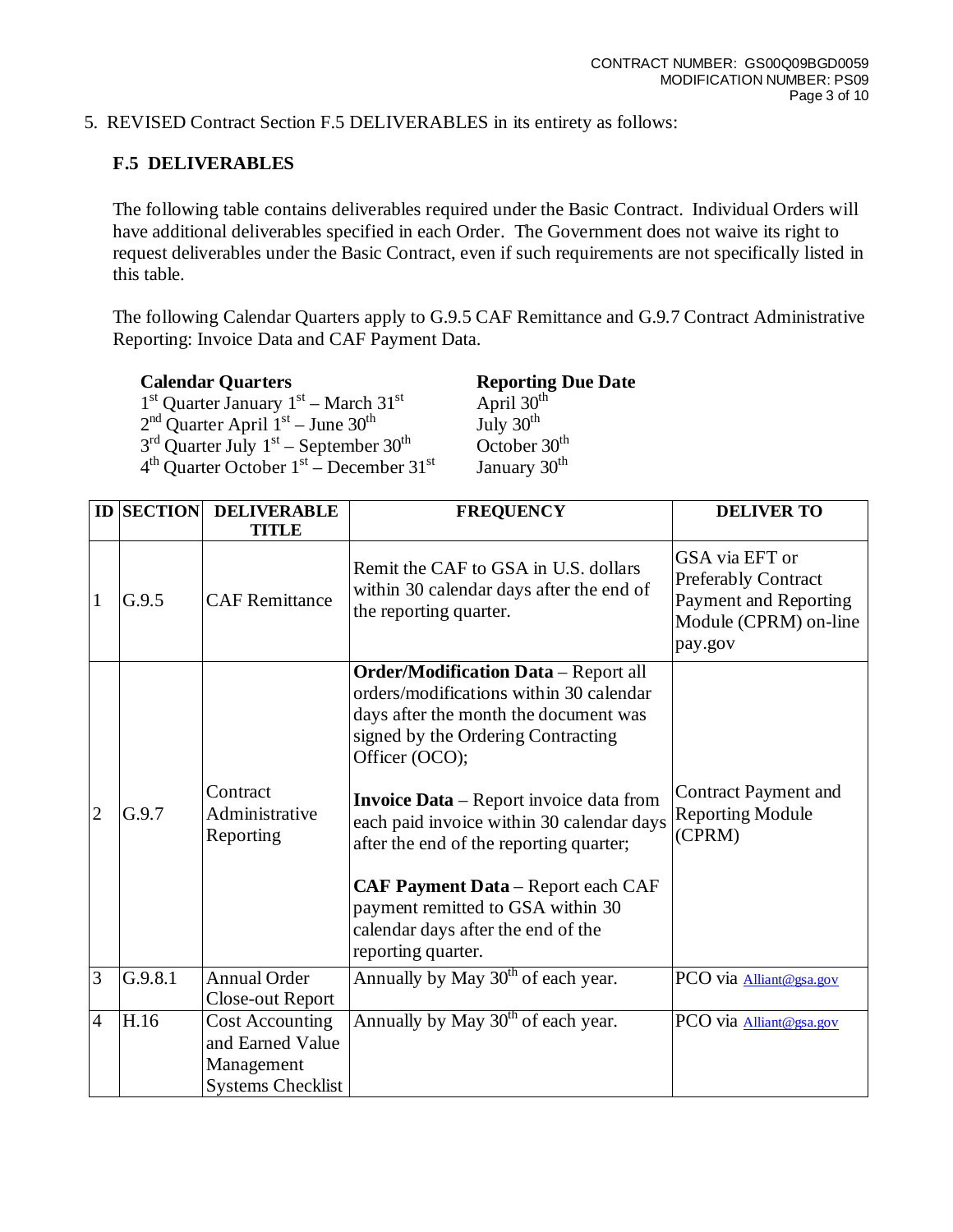# 6. REVISED Contract Sections G.7 CONTRACTOR PERFORMANCE SYSTEM and H.13.1 CONTRACTOR WEBPAGE

• Removed all references to the Central Contractor Registration (CCR) System, and replaced with the System for Award Management (SAM) and added new website link: [www.sam.gov](http://www.sam.gov/)

# 7. REVISED Contract Section G.8 SUBCONTRACTING REPORTS

- Added (f) and (g) as follows:
	- (f) Include the alliant  $@$  qsa.gov email address in the ISR and SSR email notification box.
	- (g) Include your Alliant contract number, and all other GSA contract numbers in the remark section of your SSR. If using a Parent DUNS, reference the Alliant DUNS in the remarks (The Alliant DUNS is the same DUNS that your firm uses to report the ISR).
- 8. REVISED Contract Section G.9.5 CONTRACT ACCESS FEE (CAF) REMITTANCE in its entirety as follows:

### **G.9.5 Contract Access Fee (CAF) Remittance**

The Contract Access Fee (CAF) reimburses GSA for the cost of operating the Alliant Program. The CAF percentage is set at the discretion of GSA and GSA maintains the unilateral right to change the percentage at any time, but not more than once per year. GSA will provide reasonable notice prior to the effective date of any change.

Contractors shall remit the CAF in U.S. dollars to GSA within the time specified in Section F.5 for all paid invoices during that calendar quarter. Where CAF for multiple invoice payments (on one or more Orders) is due, Contractors may consolidate the CAF owed into one payment, per GWAC Contract Family. CAF payments shall not be combined with another GWAC, Schedule, or any other GSA Contract.

The CAF method to remit payments is via Electronic Funds Transfer (EFT) or preferably via the CPRM system using pay.gov. Payments can be made directly from contractor's business bank account or by credit/debit card once the on-line pay.gov system enhancement for accepting credit/debit card has been deployed. If for some reason you are not able to access the CPRM to make the secure pay.gov payment, then you must notify the PCO that you will make a payment outside the CPRM system. If a payment is remitted outside the CPRM system, than you MUST include your Financial Contract Number (10 digit short Contract Number) on your payment.

GSA FAS reserves the right to unilaterally change such instructions as necessary, following notification to the Contractor.

Failure to remit the CAF in a timely manner will constitute a Basic Contract debt to the United States Government under the terms of FAR 32.6.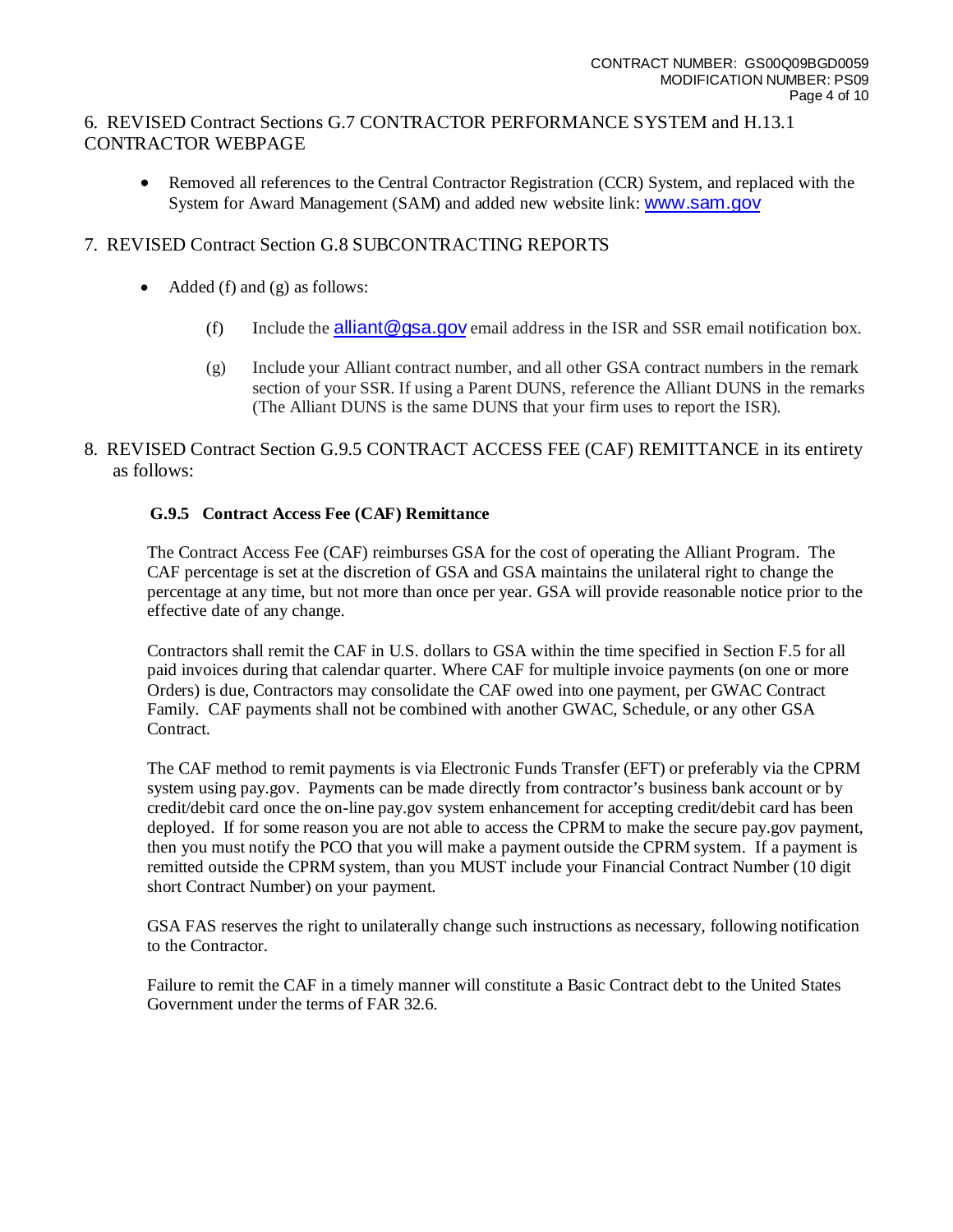#### 9. REVISED Contract Section G.9.7 REPORTING TRANSACTIONAL DATA in its entirety as follows:

### **G.9.7 Reporting Transactional Data**

The following defines the transactional data reporting requirements. The contractor shall provide the following data electronically via the Contract Payment and Reporting Module (CPRM) which can be accessed at http://portal.fas.gsa.gov. Further instruction and definitions for each data element, which is required to be reported, can be found within the CPRM via the hover text or Contractor training video(s).

The types of reporting data required are as follows:

(a) Order Award – The contractor shall report all orders not issued by GSA in the AAS Business System Portal (ASSIST) within the time specified in Section F.5. Award data includes, but is not limited to:

- (1) Basic Contract Number
- (2) Order Number
- (3) Parent/Sub-Order identification
- (4) Order Description (i.e. Type of Project)
- (5) Predominant Contract Type (i.e. T&M, CPFF, FFP, etc.)
- (6) Issuing Ordering Contracting Officer (OCO)
- (7) Initial Period of Performance
- (8) Award Date
- (9) Award Obligated/Funded Amount

Note: Order Award data issued through ASSIST will automatically populate into the CPRM.

(b) Modification Data – The contractor shall report all modifications not issued by GSA in the AAS Business System Portal (ASSIST) within the time specified in Section F.5. Modification data includes, but is not limited to:

- (1) Basic Contract Number
- (2) Order Number
- (3) Modification Number
- (4) Modification Description (i.e., Incremental Funding, Exercise Option, etc.)
- (5) Issuing OCO
- (6) Modification Period of Performance
- (7) Modification Date
- (8) Modification Obligated/Funded Amount

Note: Modification data issued through ASSIST will automatically populate into the CPRM.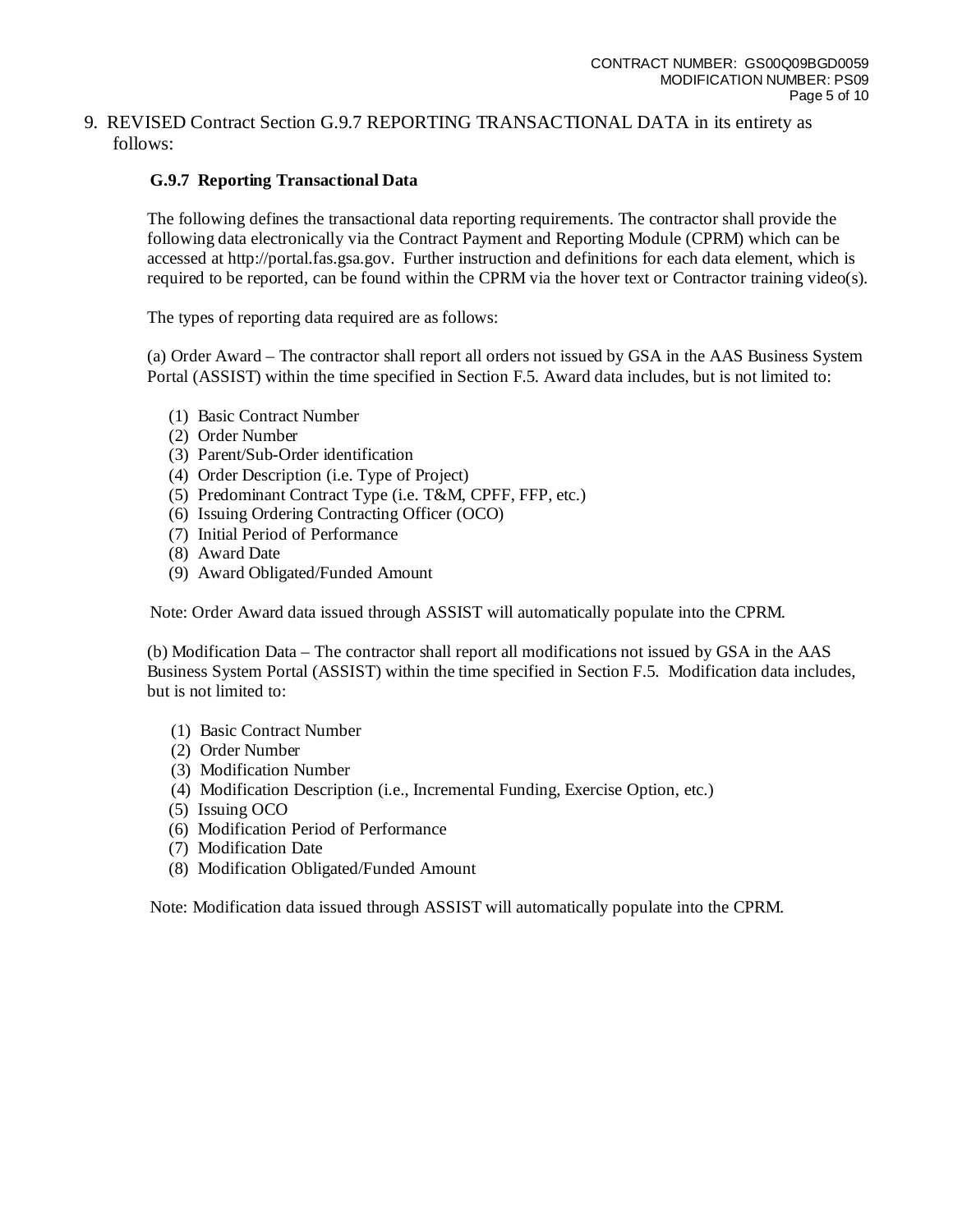(c) Invoice Data – The contractor shall report paid invoice data within the time specified in Section F.5.

If CAF payment adjustments are made, such as from paid invoices not matching invoices that were previously reported, the contractor shall adjust and reconcile CAF payment data with invoice data in the CPRM.

Invoice data includes, but is not limited to:

- (1) Contractor Invoice Number
- (2) Date Issued
- (3) Itemized Charges categorized as follows:
	- (a) On-Site and Off-Site Labor Categories for T&M/LH (including non Alliant/specialized labor categories) (T&MJ/LH task orders only)
	- (b) Cost Reimbursement Labor
	- (c) Fixed Price Labor
	- (d) Loaded Hourly Labor Rates or Direct Labor rates as applicable. (Unit dollar rate per hour for T&M/LH orders)
	- (e) Award/Fixed/Incentive Fees, as applicable
	- (f) Travel, as applicable
	- (g) Other Direct Costs (ODCs), as applicable
	- (h) Materials (for T&M task orders only)
	- (i) Contract Access Fee

Note: Hybrid blends, e.g., fixed price/time & material, should report those items above as it relates to each of the respective task order types.

Note: ODCs, for exclusive purpose of reporting in CLIN# C00 of the CPRM, is hereby defined as written within the 'Instruction' columns in Attachment 7 of Section J of the contract, 'CPRM CLIN Reporting Format.' Thus, this definition of ODCs does not correspond to the FAR's definition. The contractor shall report invoice data in accordance to Section J Attachment 7 CPRM CLIN reporting format.

Zero Invoice Data: If no Invoice Data was remitted during a required reporting period for a specific task order, the contractor shall report in the "Zero Invoice Data" screen located in the CPRM for that particular task order.

(d) CAF Payment Data – The contractor shall report each CAF payment remitted to within the time specified in Section F.5. CAF and Invoice Data Reporting shall be based on calendar year, quarterly reporting.

CAF payment data includes, but is not limited to:

(1) Voucher Number (Number used to identify payment. (i.e., - Invoice number or Invoice remit month)).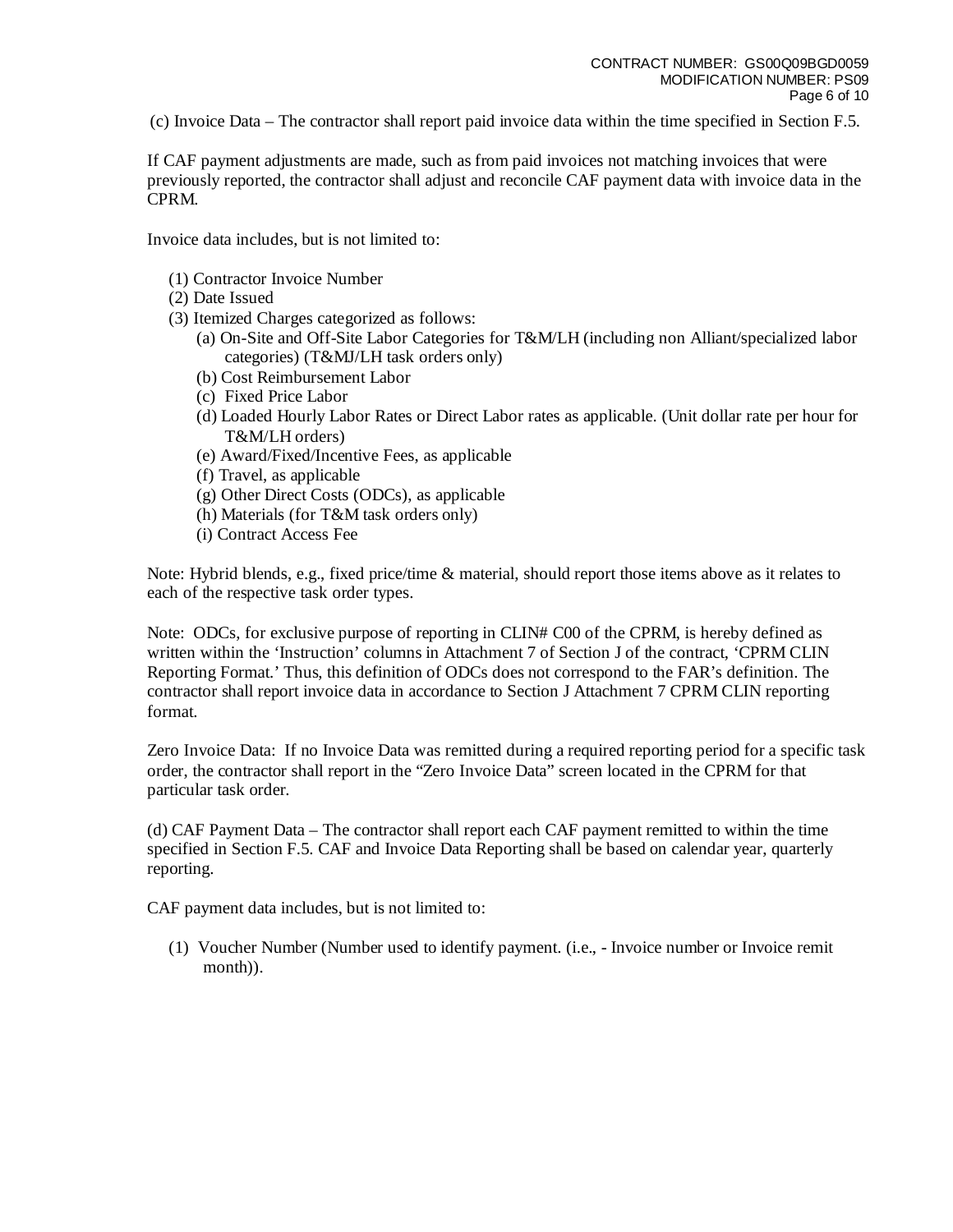- (2) Total Remitted Amount
- (3) CAF Remit Date
- (4) Amount applied to each Order Number (for the reported payment)

The Contractor shall convert all currency to U.S. dollars using the "Treasury Reporting Rates of Exchange," issued by the U.S. Department of Treasury, Financial Management Service.

# 10. REVISED Contract Section H.14 SECTION 508

- Changed the Buy Accessible Data Center website FROM: <http://app.buyaccessible.gov/DataCenter/> TO: [http://app.buyaccessible.gov](http://app.buyaccessible.gov/)
- 11. UPDATED the following FAR Clauses under:

Section B.7.4.2 and B.7.4.3

• FAR Clause 52-232-7 Payments Under Time-and-Materials and Labor Hour Contracts (AUG 2012)

Section E.1

• FAR Clause 52.246-11 HIGHER-LEVEL CONTRACT QUALITY REQUIREMENT (DEC 2014)

Section H.1

- FAR Clause 52.212-1 INSTRUCTIONS TO OFFERORS COMMERCIAL ITEMS (OCT 2015)
- FAR Clause 52.212-3\* OFFEROR REPRESENTATIONS AND CERTIFICATIONS COMMERCIAL ITEMS (MAR 2016)
- FAR Clause 52.225-2\* BUY AMERICAN ACT CERTIFICATE (MAY 2014)
- FAR Clause 52.225-4\* BUY AMERICAN ACT FREE TRADE AGREEMENT ISRAELI TRADE ACT CERTIFICATE (MAY 2014)
- FAR Clause 52.225-6\* TRADE AGREEMENTS CERTIFICATE (MAY 2014)
- FAR Clause 52.234-4\* EARNED VALUE MANAGEMENT SYSTEM (MAY 2014)

Section I.2

- FAR Clause 52.202-1 DEFINITIONS (NOV 2013)
- FAR Clause 52.203-5 COVENANT AGAINST CONTINGENT FEES (MAY 2014)
- FAR Clause 52.203-7 ANTI-KICKBACK PROCEDURES (MAY 2014)
- FAR Clause 52.203-8 CANCELLATION, RESCISSION, AND RECOVERY OF FUNDS FOR ILLEGAL OR IMPROPER ACTIVITY (MAY 2014)
- FAR Clause 52.203-10 PRICE OR FEE ADJUSTMENT FOR ILLEGAL OR IMPROPER ACTIVITY (MAY 2014)
- FAR Clause 52.203-13 CONTRACTOR CODE OF BUSINESS ETHICS AND CONDUCT (OCT 2015)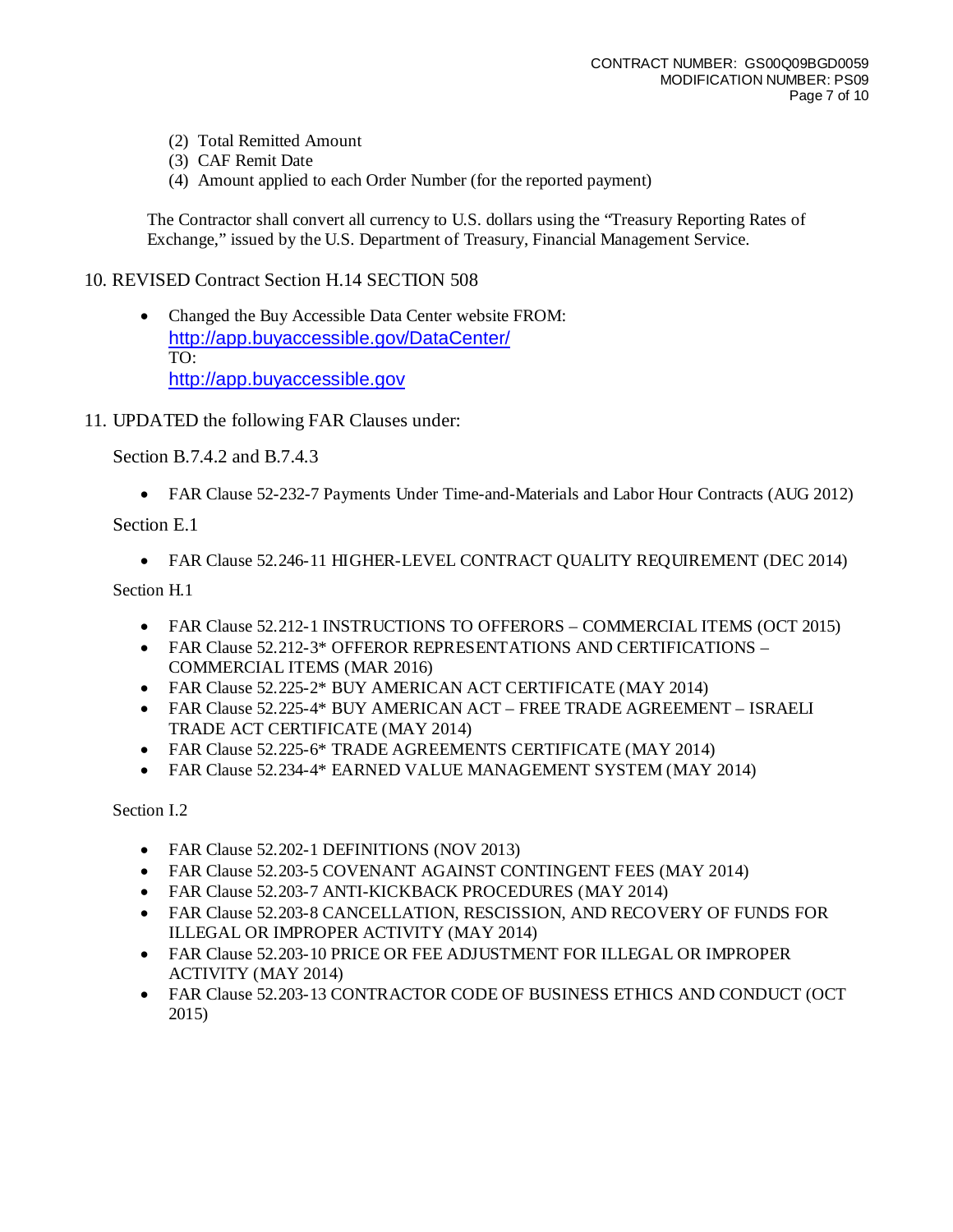- FAR Clause 52.204-7 SYSTEM FOR AWARD MANAGEMENT (JUL 2013)
- FAR Clause 52.204-10 REPORTING EXECUTIVE COMPENSATION AND FIRST-TIER SUBCONTRACT AWARDS (OCT 2015)
- FAR Clause 52.208-9 CONTRACTOR USE OF MANDATORY SOURCES OF SUPPLY OR SERVICES (MAY 2014)
- FAR Clause 52.209-6 PROTECTING THE GOVERNMENT INTEREST WHEN SUBCONTRACTING WITH CONTRACTORS DEBARRED, SUSPENDED, OR PROPOSED FOR DEBARMENT (OCT 2015)
- FAR Clause 52.209-9 UPDATES OF PUBLICLY AVAILABLE INFORMATION REGARDING RESPONSIBILITY MATTERS (JUL 2013)
- FAR Clause 52.209-10 PROHIBITION ON CONTRACTING WITH INVERTED DOMESTIC CORPORATIONS (NOV 2015)
- FAR Clause 52.216-7\* ALLOWABLE COST AND PAYMENT (JUN 2013)
- FAR Clause 52.219-4 NOTICE OF PRICE EVALUATION PREFERENCE FOR HUBZONE SMALL BUSINESS CONCERNS (OCT 2014)
- FAR Clause 52.219-8 UTILIZATION OF SMALL BUSINESS CONCERNS (OCT 2014)
- FAR Clause 52.219-9 SMALL BUSINESS SUBCONTRACTING PLAN (OCT 2015)
- FAR Clause 52.222-21 PROHIBITION OF SEGREGATED FACILITIES (APR 2015)
- FAR Clause 52.222-26 EQUAL OPPORTUNITY (APR 2015)
- FAR Clause 52.222-29 NOTIFICATION OF VISA DENIAL (APR 2015)
- FAR Clause 52.222-35 EQUAL OPPORTUNITY FOR VETERANS (OCT 2015)
- FAR Clause 52.222-36 OPPORTUNITY FOR WORKERS WITH DISABILITIES (JUL 2014) and ALTERNATE I (JUL 2014)
- FAR Clause 52.222-37 EMPLOYMENT REPORTS ON VETERANS (FEB 2016)
- FAR Clause 52.222-50 COMBATING TRAFFICKING IN PERSONS (MAR 2015)
- FAR Clause 52.222-54 EMPLOYMENT ELIGIBILITY VERIFICATION (OCT 2015)
- FAR Clause 52.223-16 ACQUISITION OF EPEAT-REGISTERED PERSONAL COMPUTER PRODUCTS (OCT 2015) and ALTERNATE I (JUN 2014)
- FAR Clause 52.225-1 BUY AMERICAN SUPPLIES (MAY 2014)
- FAR Clause 52.225-3 BUY AMERICAN FREE TRADE AGREEMENTS ISRAELI TRADE ACT (MAY 2014)
- FAR Clause 52.225-5 TRADE AGREEMENTS (FEB 2016)
- FAR Clause 52.227-11 PATENT RIGHTS OWNERSHIP BY THE CONTRACTOR (MAY 2014)
- FAR Clause 52.227-14 RIGHTS IN DATA GENERAL (MAY 2014)
- FAR Clause 52.227-21\* TECHNICAL DATA DECLARATION, REVISION, AND WITHHOLDING OF PAYMENT – MAJOR SYSTEMS (MAY 2014)
- FAR Clause 52.228-3 WORKERS' COMPENSATION INSURANCE (DEFENSE BASE ACT) (JUL 2014)
- FAR Clause 52.229-3 FEDERAL, STATE, AND LOCAL TAXES (FEB 2013)
- FAR Clause 52.229-4 FEDERAL, STATE, AND LOCAL TAXES (STATE AND LOCAL ADJUSTMENTS) (FEB 2013)
- FAR Clause 52.229-6 TAXES FOREIGN FIXED-PRICE CONTRACTS (FEB 2013)
- FAR Clause 52.230-2 COST ACCOUNTING STANDARDS (OCT 2015)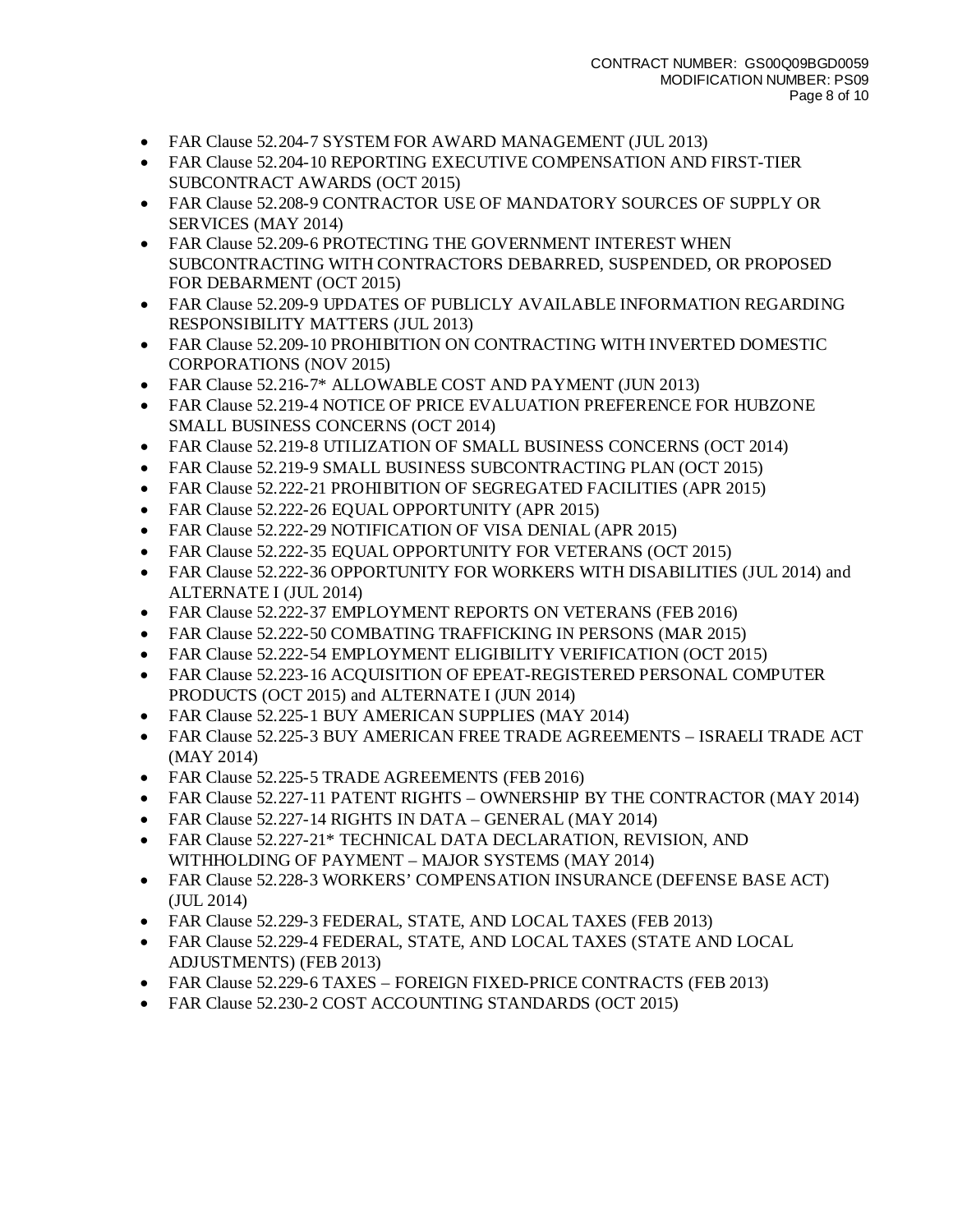- FAR Clause 52.230-3 DISCLOSURE AND CONSISTENCY OF COST ACCOUNTING PRACTICES (OCT 2015)
- FAR Clause 52.230-5 COST ACCOUNTING STANDARDS EDUCATIONAL INSTITUTION (OCT 2015)
- FAR Clause 52.232-7\* PAYMENTS UNDER TIME-AND-MATERIALS AND LABOR-HOUR CONTRACTS (AUG 2012)
- FAR Clause 52.232-17 INTEREST (MAY 2014)
- FAR Clause 52.232-23 ASSIGNMENT OF CLAIMS (MAY 2014)
- FAR Clause 52.232-25 PROMPT PAYMENT (JUL 2013)
- FAR Clause 52.232-33 PAYMENT BY ELECTRONIC FUNDS TRANSFER SYSTEM FOR AWARD MANAGEMENT (JUL 2013)
- FAR Clause 52.232-36 PAYMENT BY THIRD PARTY (MAY 2014)
- FAR Clause 52.233-1 DISPUTES (MAY 2014)
- FAR Clause 52.237-9 WAIVER OF LIMITATION ON SEVERANCE PAYMENTS TO FOREIGN NATIONALS (MAY 2014)
- FAR Clause 52.237-10 IDENTIFICATION OF UNCOMPENSATED OVERTIME (MAR 2015)
- FAR Clause 52.242-3 PENALTIES FOR UNALLOWABLE COSTS (MAY 2014)
- FAR Clause 52.244-6 SUBCONTRACTS FOR COMMERCIAL ITEMS (FEB 2016)

Section I.2.1

- FAR Clause 52.212-4 CONTRACT TERMS AND CONDITIONS COMMERCIAL ITEMS (MAY 2015) and ALTERNATE I (MAY 2014)
- FAR Clause 52.212-5 CONTRACT TERMS AND CONDITIONS REQUIRED TO IMPLEMENT STATUTES OR EXECUTIVE ORDERS – COMMERCIAL ITEMS (MAR 2016) and ALTERNATE II (MAR 2016)
- 12. ADDED/REMOVED the following Section I FAR Clauses
	- Added FAR Clause 52-203-17 CONTRACTOR EMPLOYEE WHISTLEBLOWER RIGHTS AND REQUIREMENT TO INFORM EMPLOYEE OF WHISTLEBLOWER RIGHTS (APR 2014)
	- Added FAR Clause 52-204-15 SERVICE CONTRACT REPORTING (JAN 2014)
	- Added GSAM Clause 552.204-9 PERSONAL IDENTITY VERIFICATION REQUIREMENTS (OCT 2012)
	- Added GSAM Clause 552.212-4 CONTRACT TERMS AND CONDITIONS-COMMERCIAL ITEMS (ALTERNATE II) (JUL 2015)
	- Added GSAM Clause 552.232-39 UNENFORCEABILITY OF UNAUTHORIZED OBLIGATIONS (JUL 2015)
	- Added GSAM Clause 552.232-78 COMMERCIAL SUPPLIER AGREEMENTS UNENFORCEABLE CLAUSES (JUL 2015)
	- Added GSAM Clause 552.236-75 USE OF PREMISES (APR 1984)